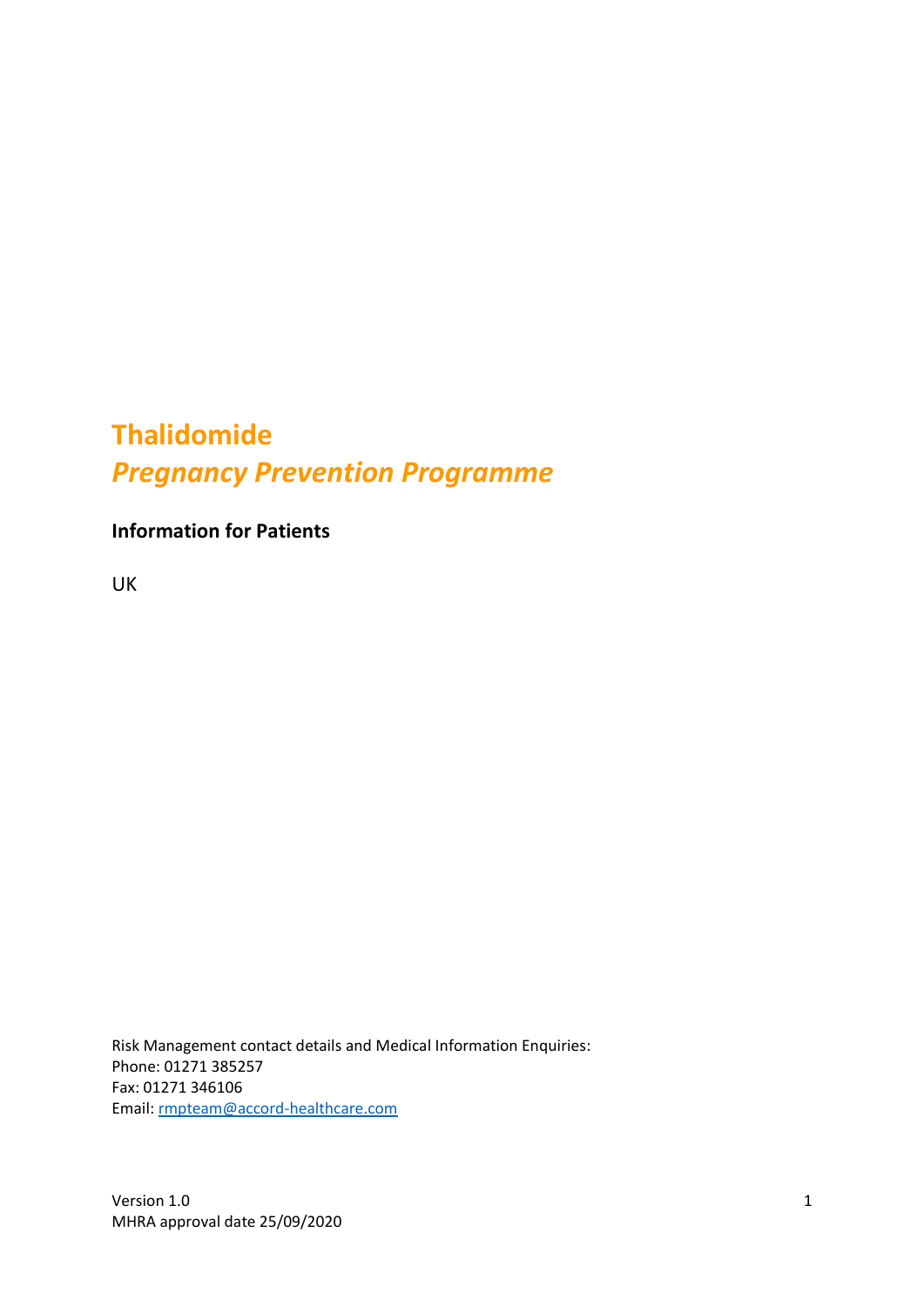#### **This brochure contains information about:**

**Preventing harm to unborn babies:** If thalidomide is taken during pregnancy it can cause severe birth defects or death to an unborn baby.

Thalidomide is present in men's seminal fluid, and as a precaution, all male patients must use condoms during treatment, during dose interruptions and for at least 7 days following discontinuation of treatment, if their partner is pregnant or is of childbearing potential and not using effective contraception.

**Thalidomide Pregnancy Prevention Programme**: This Programme is designed to prevent unborn babies being exposed to thalidomide.

This brochure provides education on thalidomide and it will ensure that you know what to do before, during and after taking thalidomide.

This brochure will not give you information about multiple myeloma, you should ask your prescriber if you have any questions.

**Warning: Severe life-threatening birth defects.** If thalidomide is taken during pregnancy it can cause severe birth defects or death to an unborn baby. Thalidomide must never be used by women who are pregnant, as just one capsule can cause severe birth defects. Thalidomide must never be used by women who are able to become pregnant unless they follow the Thalidomide Pregnancy Prevention Programme.

**Other side effects of thalidomide include:** severe heart disease.

For complete information on all possible side effects please read the Package leaflet that comes with your thalidomide capsules.

This brochure also contains important information about the requirement to avoid blood donation during treatment, the safe handling of thalidomide and the safe disposal of unused thalidomide capsules.

**Please read this brochure as well the package leaflet that comes with your medicine carefully. If you do not understand something, please ask your prescriber to explain it.**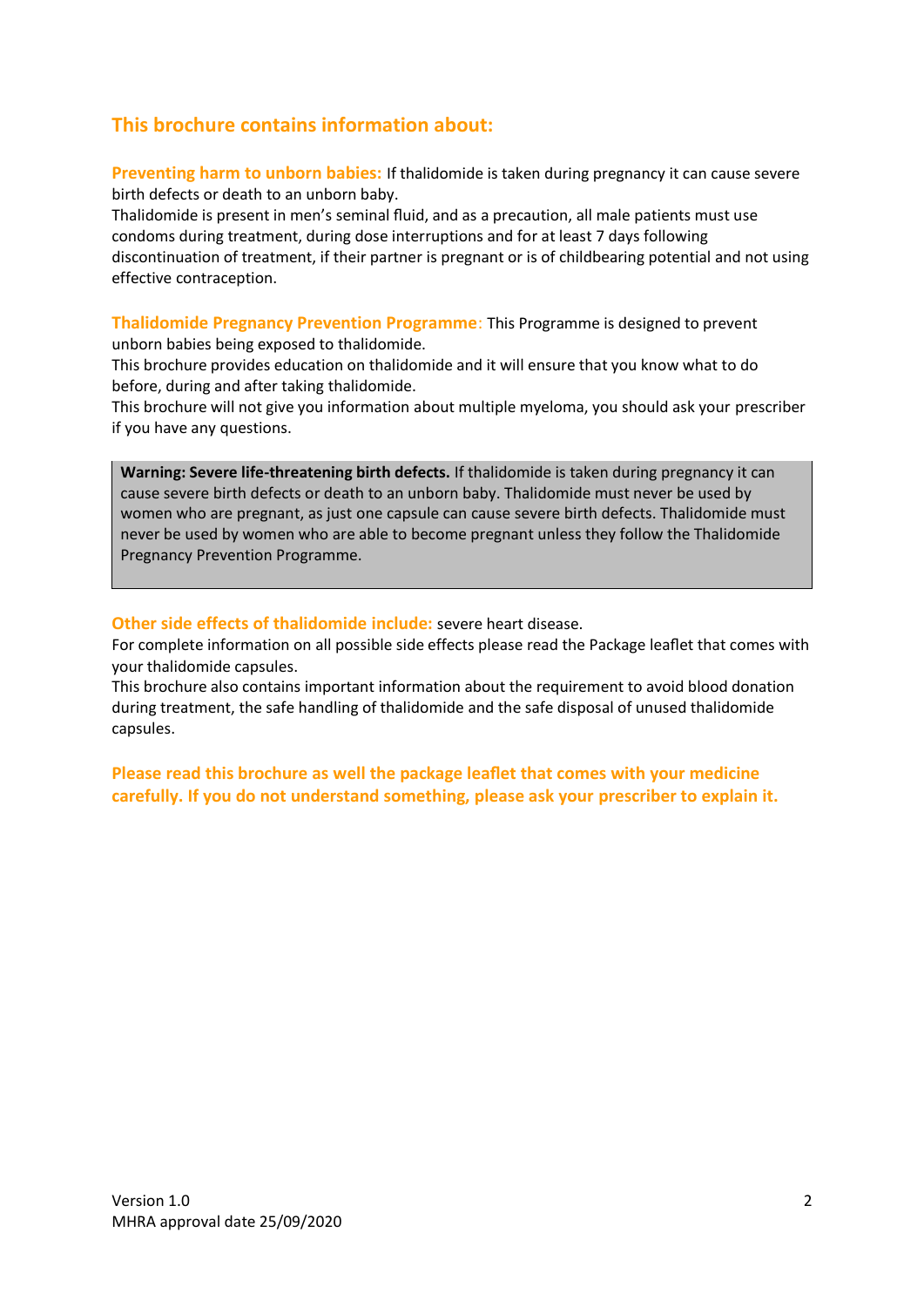# **Contents**

| Introduction                                                              | 4  |
|---------------------------------------------------------------------------|----|
| <b>Thalidomide and Birth Defects</b>                                      | 6  |
| <b>Thalidomide and Other Possible Side Effects</b>                        |    |
| <b>Pregnancy Prevention Programme</b>                                     | 8  |
| <b>Childbearing Potential Assessment</b>                                  | 9  |
| Contraceptive Methods for Women of Childbearing Potential                 | 10 |
| <b>Pregnancy Testing</b>                                                  | 11 |
| <b>Contraceptive Methods for Males</b>                                    | 12 |
| Women of Non-childbearing Potential                                       | 12 |
| <b>Thalidomide Treatment</b>                                              | 13 |
| <b>Safety Measures During Treatment</b>                                   | 14 |
| <b>Receiving Your Prescription</b>                                        | 15 |
| How to Take your Medication                                               | 16 |
| What to do if You Have Taken More Than the Prescribed Dose of Thalidomide | 17 |
| What to do if You Forget to Take Thalidomide                              | 17 |
| <b>Taking Other Medicines</b>                                             | 17 |
| <b>End of Treatment Requirements</b>                                      | 18 |
| Points to Consider for Handling the Medicinal Product:                    |    |
| For Patients, Family Members and Caregivers                               | 18 |
| <b>Personal Notes</b>                                                     | 21 |
| <b>Check List</b>                                                         | 22 |
| <b>Further Information</b>                                                | 23 |
|                                                                           |    |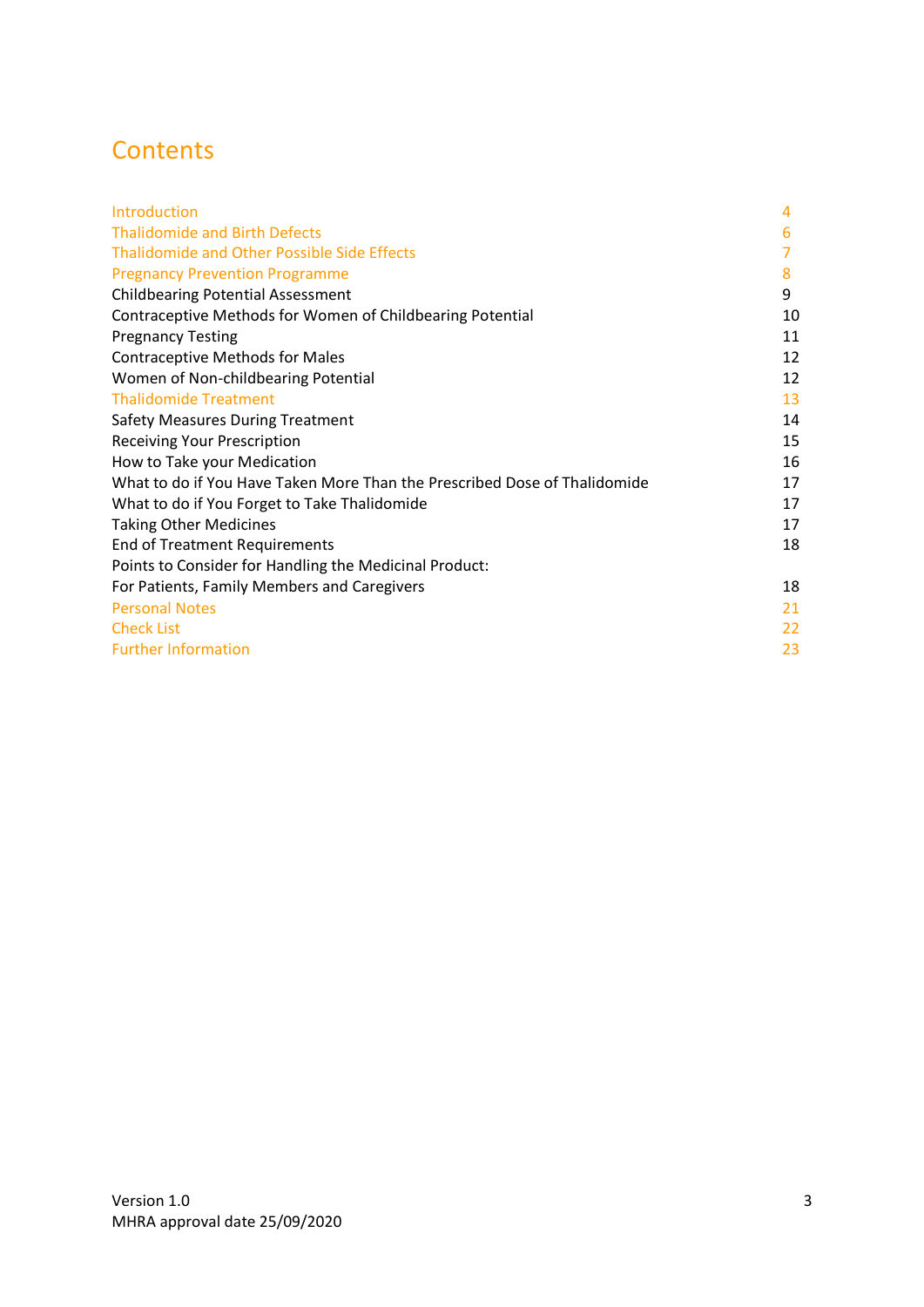### **Introduction**

Thalidomide belongs to a group of medicines known as 'Immunosuppressive' medicines. These work by acting on the cells involved in your immune system. The immune system is part of the body's defence which helps to fight illness and infection. Thalidomide also has antiangiogenic properties. This means that it prevents the development of new blood vessels (angiogenesis). Angiogenesis is important for cancers because they need to produce new blood vessels in order to grow. Thalidomide was investigated in cancer to see whether it would stop cancer growing by preventing the development of new blood vessels.

The Package leaflet which came with your medicine tells you more about thalidomide. This brochure is part of the 'Thalidomide Pregnancy Prevention Programme', which is necessary because if thalidomide is taken during pregnancy it can cause severe birth defects or death to an unborn baby. In the 1950s and 1960s thalidomide was prescribed to pregnant women as a sedative and to relieve morning sickness. As a result approximately 12,000 children were born with severe birth defects caused by thalidomide, and approximately 5,000 are alive today.

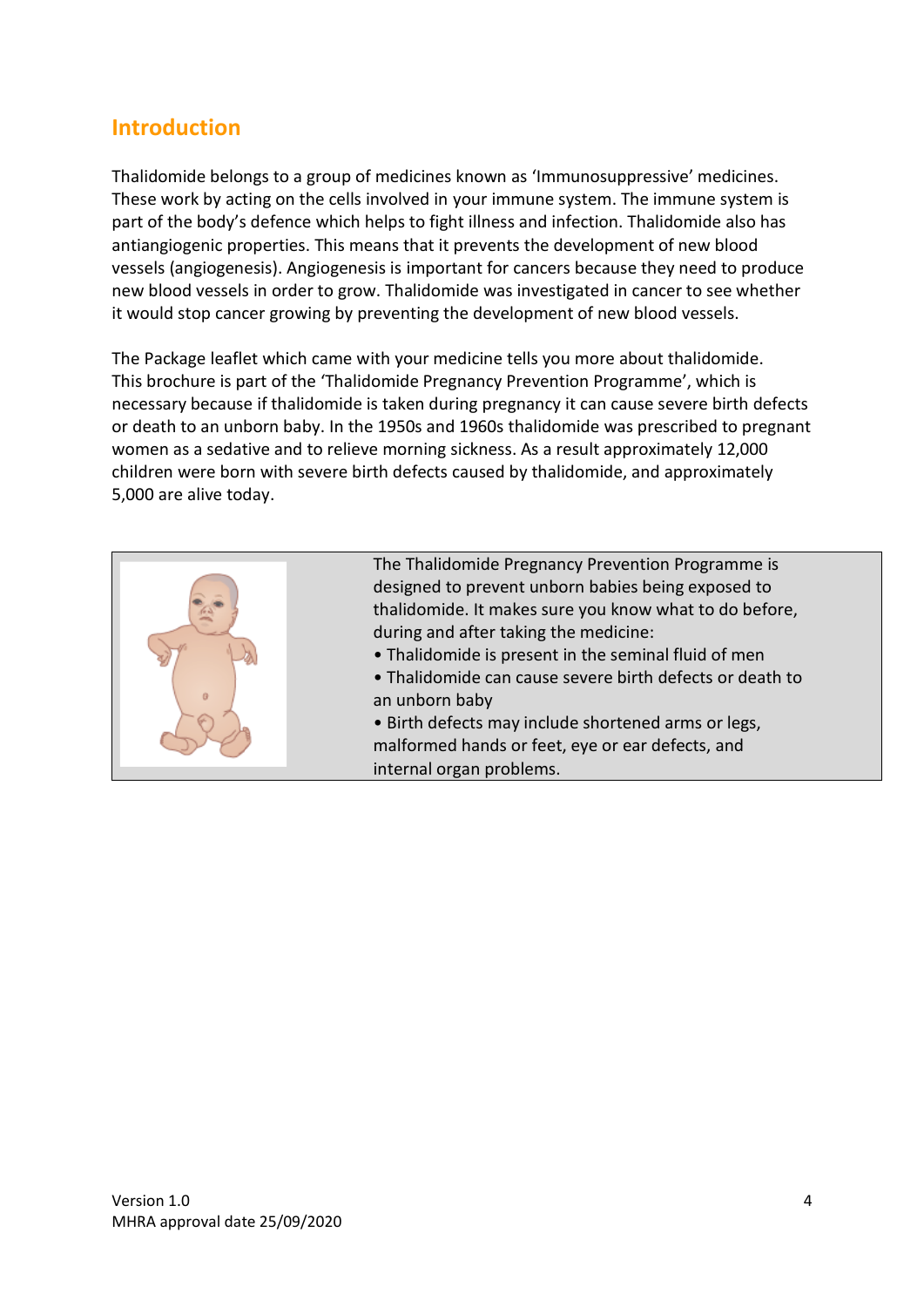- Thalidomide must never be used by women who are pregnant or by women who could become pregnant unless all the conditions of the Pregnancy Prevention Programme are met (these conditions are described in this brochure)
- As thalidomide is present in the seminal fluid of men, as a precaution male patients will need to use a condom if engaged in sexual activity with a pregnant woman or a woman of childbearing potential not using effective contraception (even if the male patient has had a vasectomy), during treatment, during dose interruptions, and for at least 7 days after stopping thalidomide
- Male patients must not donate semen or sperm during treatment (including dose interruptions) and for at least 7 days following discontinuation of thalidomide
- Patients must not donate blood during treatment (including during dose interruptions) and for at least 7 days following discontinuation of thalidomide
- Patients must not give thalidomide to another person and must return unused capsules to their pharmacist at the end treatment.

This brochure contains important information about the Thalidomide Pregnancy Prevention Programme. You must read the information carefully, and before starting your treatment you should:

- Understand the risks of thalidomide treatment. Please ensure you read the Package leaflet before you use the medication as it contains information on all the side effects that can occur with thalidomide
- Understand the instructions for taking thalidomide safely, including how to prevent pregnancy
- Understand what to expect during your initial and follow-up consultations with your prescriber
- Please make sure that you understand what your prescriber has told you before starting thalidomide
- **If you don't understand something, please ask your prescriber to explain it again.**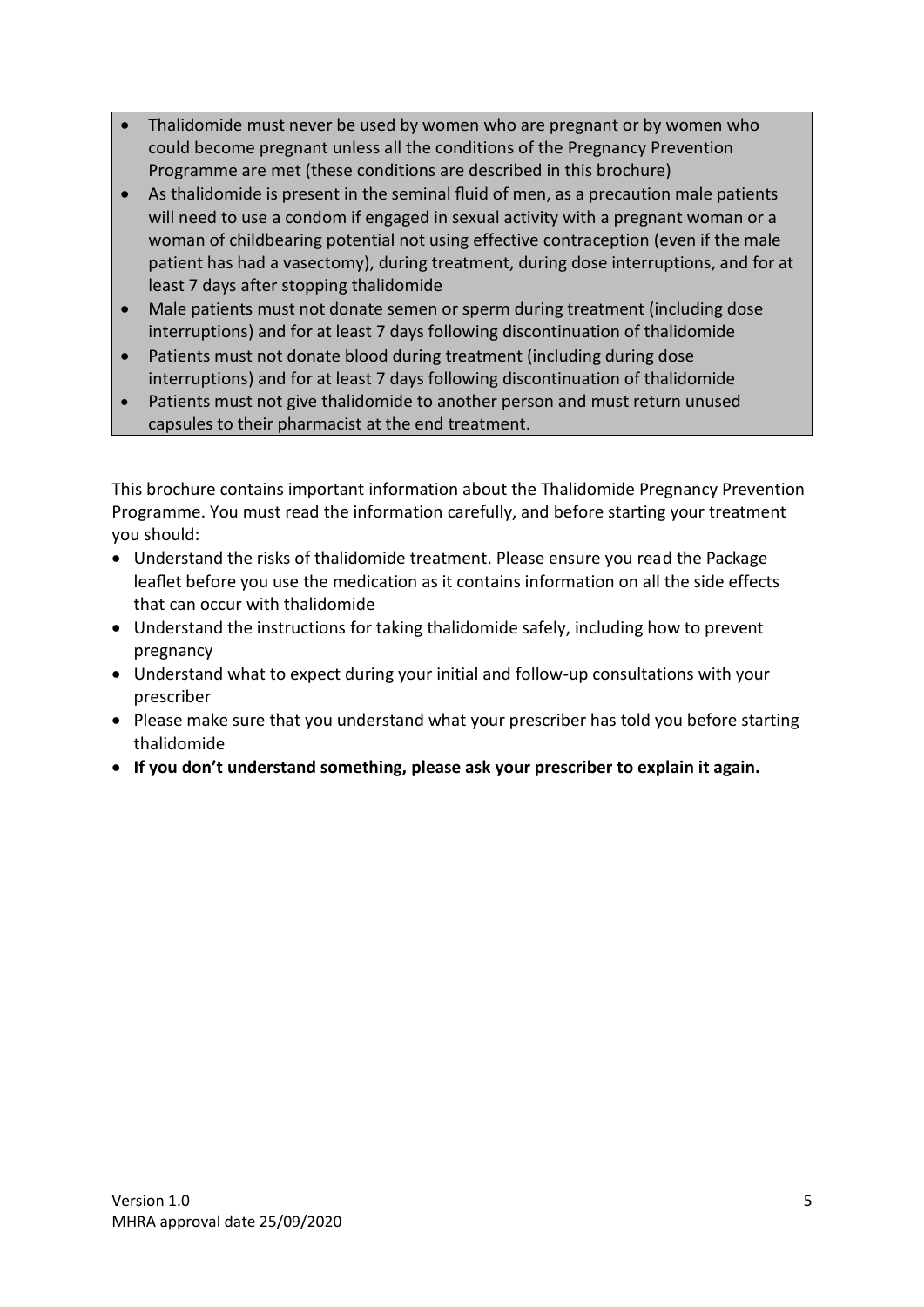# **Thalidomide and Birth Defects**

All medicines can cause unwanted effects or 'side effects'. An extremely important side effect of thalidomide is that if taken during pregnancy, it can cause severe birth defects or death to an unborn baby. The birth defects include shortened arms or legs, malformed hands or feet, eye or ear defects, and internal organ problems. This means thalidomide must never be taken by:

- Women who are pregnant
- Women who could become pregnant, unless they follow the Thalidomide Pregnancy Prevention Programme.

#### **Women of Childbearing Potential**

During treatment if you suspect you are pregnant, you must **stop treatment immediately and tell your prescriber straight away.** 

#### **Male Patients**

Thalidomide is present in seminal fluid. This means that if your partner is pregnant or is able to become pregnant and not using effective contraception, you must use condoms every time you have heterosexual activity during treatment, during dose interruptions and for 7 days after the end of treatment, even if you have had a vasectomy, as seminal fluid may still contain thalidomide in the absence of spermatozoa.

If your partner does become pregnant whilst you are taking or within 7 days after you have stopped taking thalidomide, you should inform your prescriber immediately and your partner should also inform her physician immediately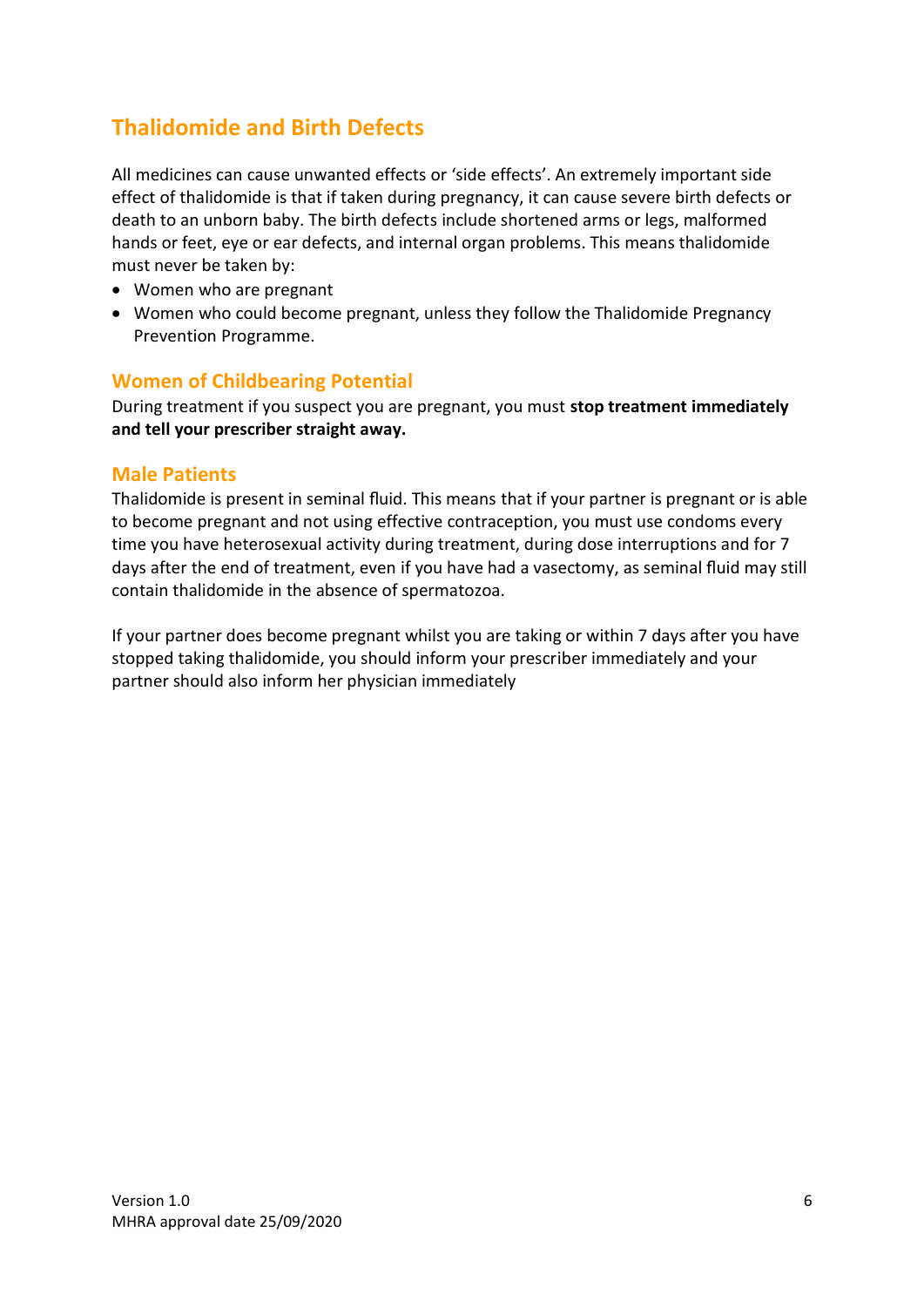# **Thalidomide and Other Possible Side Effects**

Like all medicines, thalidomide can cause side effects although not everybody gets them. Some side effects are more common than others and some are more serious than others. Ask your prescriber or pharmacist if you would like more information and refer to the Package leaflet. Most side effects are temporary and can be easily prevented or treated. The most important thing is to be aware of what to expect and what to report to your prescriber. It is important that you talk to your prescriber if you have any side effects during thalidomide treatment. You may also report any side effect to the UK Medicines and Healthcare Products Regulatory Agency (MHRA) via the Yellow Card scheme website: www.mhra.gov.uk/yellowcard or search for MHRA Yellow Card in the Google Play or Apple App Store.

#### **Stop taking thalidomide and see a doctor straightaway if you notice the following:**

• Palpitations, chest pain (including if it spreads to the arms, neck, jaw, back or stomach), pressure in the chest, difficulty in breathing. Sweating, light headedness, dizziness, blurred vision and fatigue.

This is important because the above-mentioned symptoms may be indicators of more severe heart disease, such as a heart attack, which may need urgent medical attention.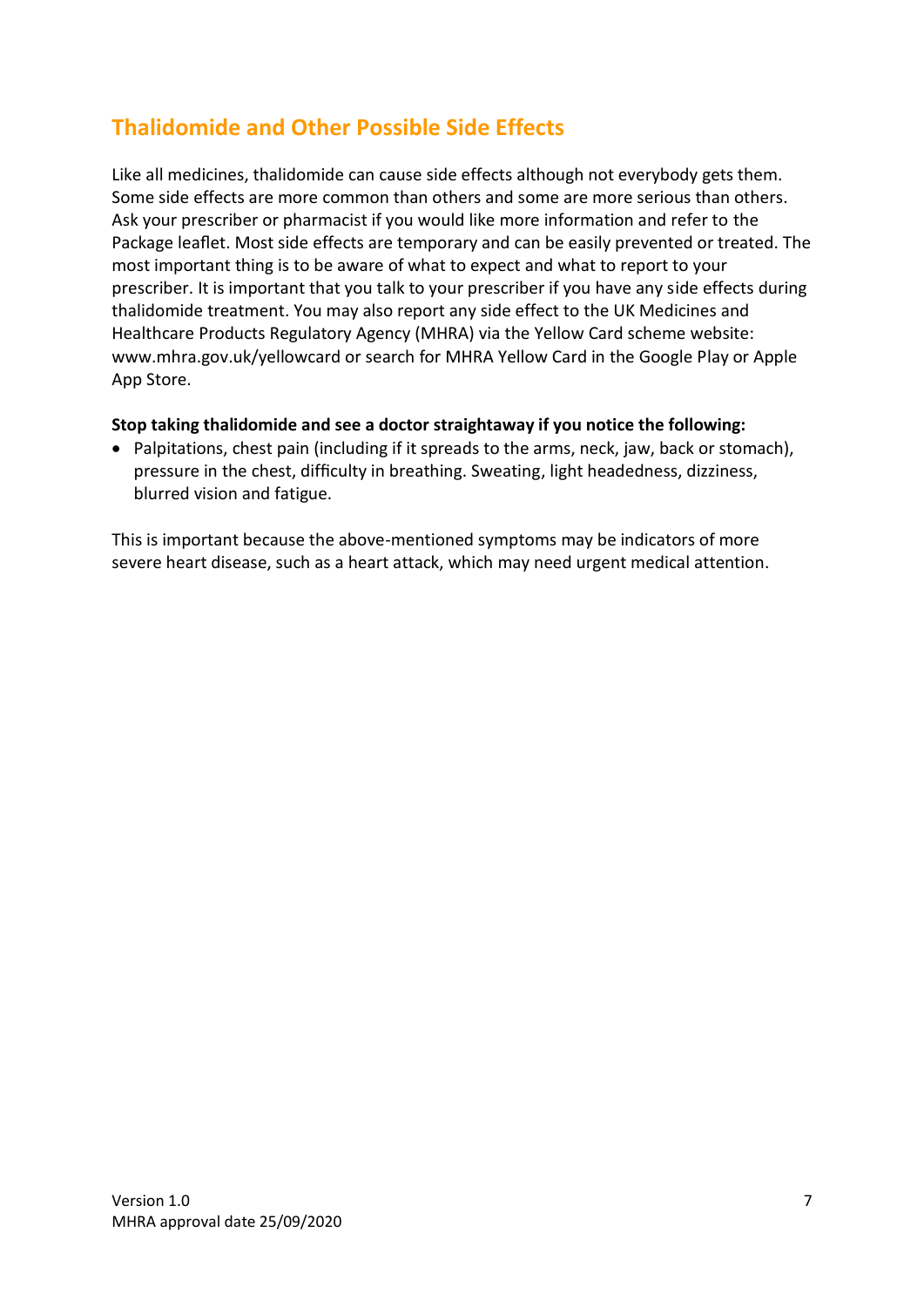# **Pregnancy Prevention Programme**

#### **Women of Childbearing Potential**

You should tell your prescriber if you are pregnant or think you may be pregnant or are planning to become pregnant, as thalidomide is expected to be harmful to an unborn child.

- If you are able to become pregnant, you must follow all the necessary measures to prevent you becoming pregnant and ensuring you are not pregnant during treatment. Before starting the treatment, you should ask your prescriber if you are able to become pregnant, even if you think this is unlikely
- If you are able to become pregnant and even if you agree and confirm every month that you will not engage in sexual activity, you will have a pregnancy test under medical supervision before treatment. These will be repeated at least every 4 weeks during treatment and 4 weeks after the treatment has finished
- If you are able to become pregnant you must use at least one effective method of contraception for at least 4 weeks before starting treatment, during treatment, and for at least 4 weeks after stopping treatment. Your prescriber will advise you on appropriate methods of contraception as some types of contraception are not recommended with thalidomide. Therefore, it is essential to discuss this with your prescriber
- If you suspect you are pregnant at any time whilst taking thalidomide, you must stop thalidomide immediately and immediately inform your prescriber
- If you suspect you are pregnant in the 4 weeks after stopping thalidomide, you must inform your prescriber immediately.

#### **Male Patients**

If you have a female partner who is able to become pregnant and not using effective contraception or is pregnant, you must use condoms during treatment (including during dose interruptions) and for at least 7 days after stopping treatment. You must not donate semen or sperm during treatment (including during dose interruptions) and for at least 7 days after stopping treatment.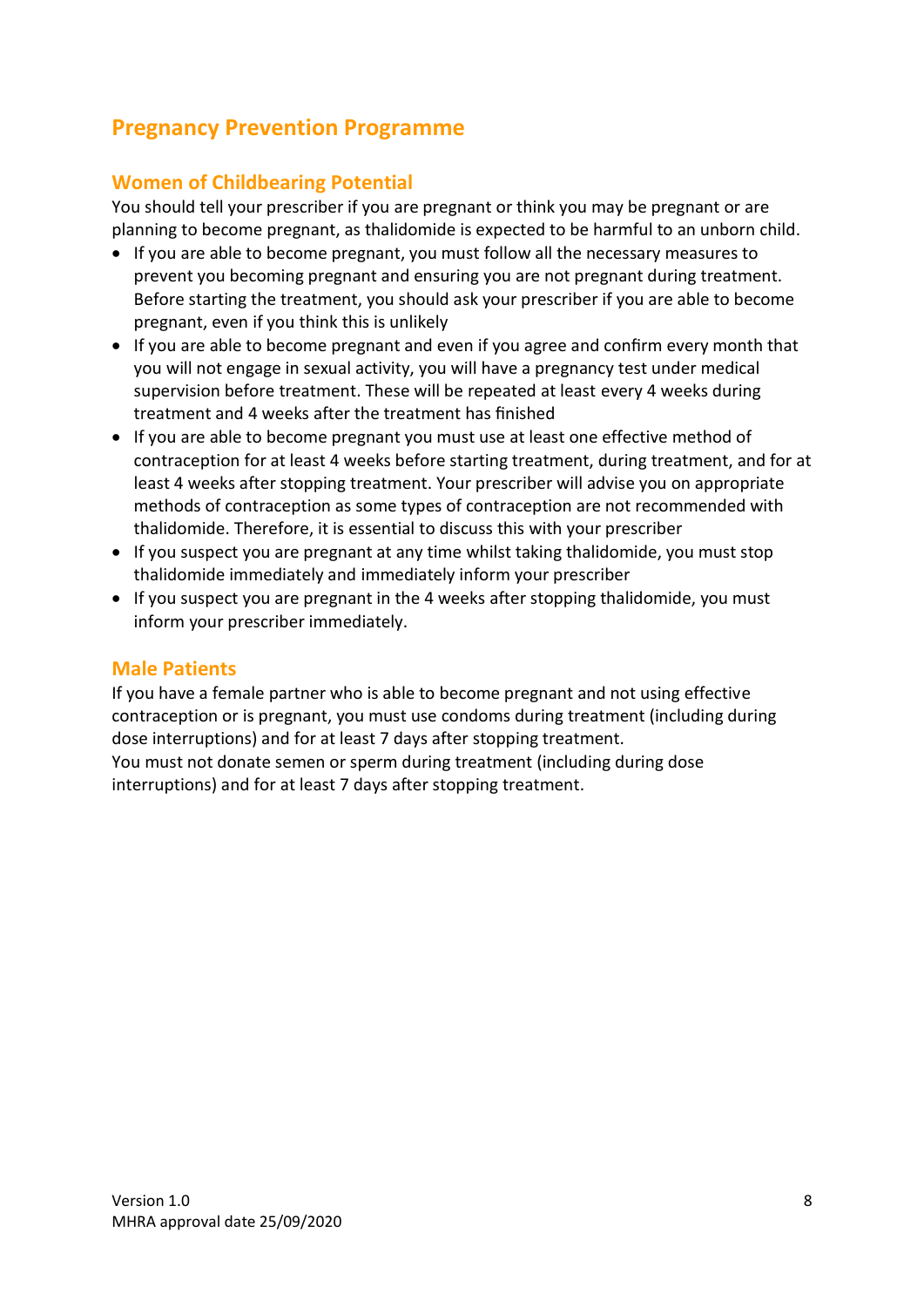### **Childbearing Potential Assessment**

Female patients will be assessed by their prescribers for childbearing potential, and unless you fall into one of the following categories you must follow the contraceptive advice presented in the next section:

- You are at least 50 years old and it has been at least one year since your last period. If your periods have stopped because of cancer therapy, then there is a chance you could become pregnant and you will need to follow the contraceptive advice
- Your womb has been removed (hysterectomy)
- Your fallopian tubes and both ovaries have been removed (bi-lateral salpingo oophorectomy)
- You have premature ovarian failure, confirmed by a specialist gynaecologist
- You have the XY genotype, Turner syndrome or uterine agenesis.

If you believe that you are a woman of childbearing potential then please inform your prescriber straight away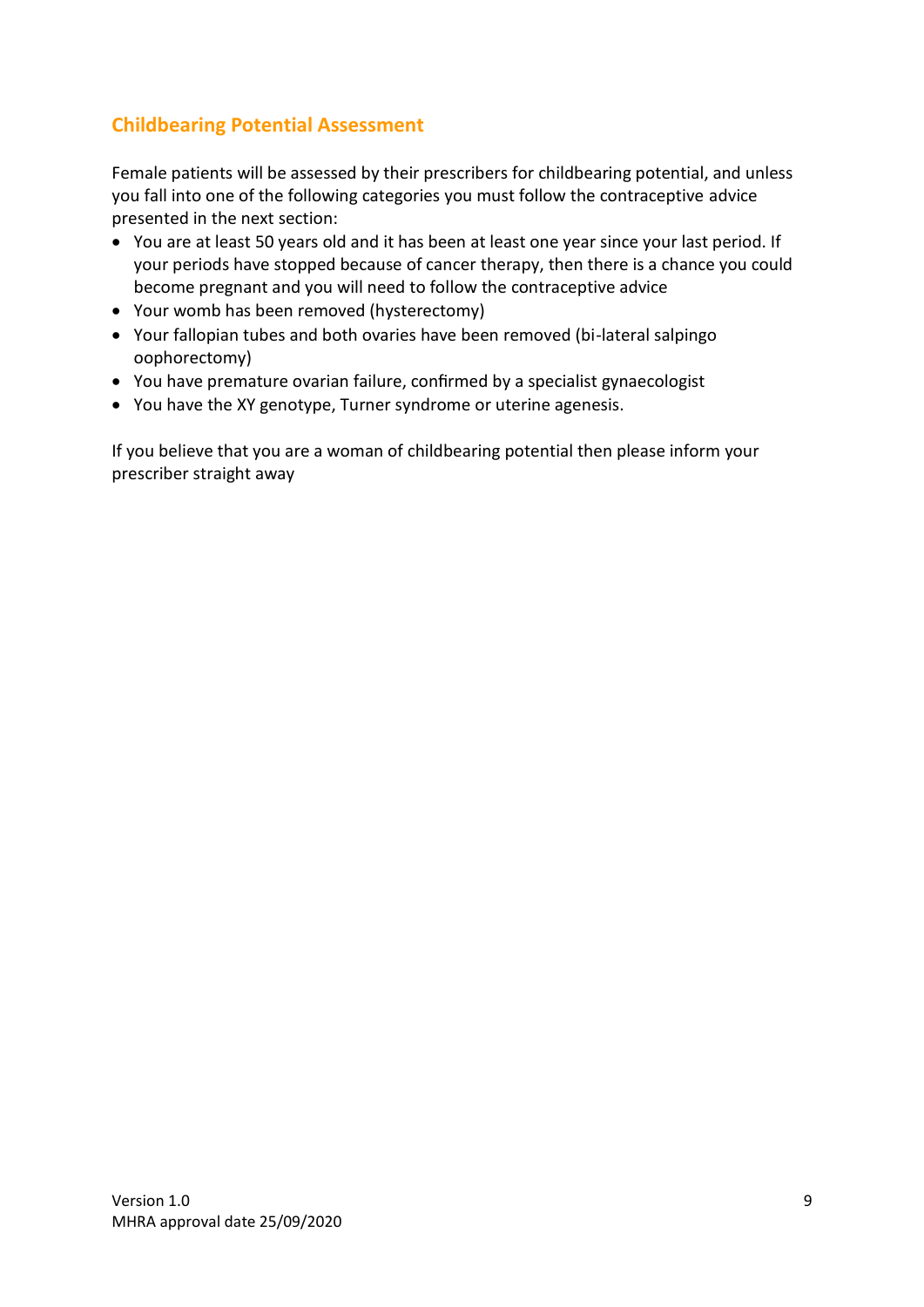### **Contraceptive Methods for Women of Childbearing Potential**

Prior to starting initial treatment your prescriber will talk to you about the contraceptive measures that you must follow. If you could become pregnant you must use at least one effective method of contraception:

- At least 4 weeks before starting thalidomide treatment
- During treatment, even during treatment interruptions
- Until at least 4 weeks after stopping treatment.

Your prescriber will advise you on appropriate methods of contraception as some types of contraception are not recommended with thalidomide. It is essential therefore that you discuss this with your prescriber.

It is important that you do not change contraceptive (birth control) methods without talking to your prescriber first.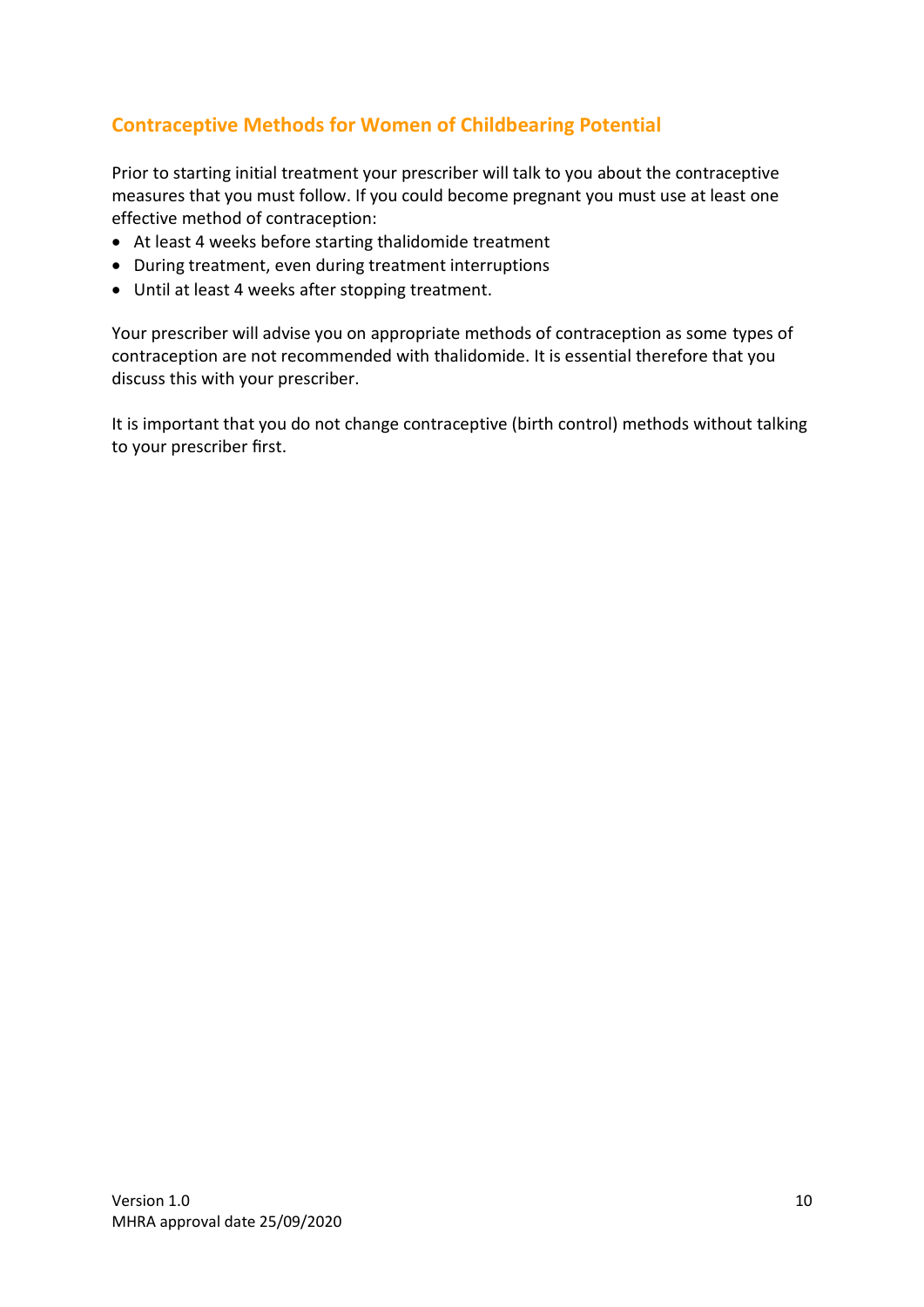# **Pregnancy Testing**

If you are pregnant or trying to become pregnant, you must not take thalidomide. If you are able to become pregnant, your prescriber will perform regular pregnancy tests to confirm that you are not pregnant before taking thalidomide.

- You must have been using an effective contraceptive method for at least 4 weeks before thalidomide can be prescribed
- A pregnancy test will take place at least every 4 weeks except in the case of confirmed tubal sterilisation
- Your prescriber will perform the pregnancy test during the consultation when thalidomide is prescribed, or in the previous three days
- A pregnancy test will take place at least 4 weeks after stopping treatment.

#### **Contraception Summary**

It is important that you understand and follow the appropriate methods of contraception and pregnancy testing information described.

- Pregnancy tests must be performed at least every 4 weeks even if you think there is no chance you have become pregnant since your last test
- Contraceptive methods must be followed at least 4 weeks before starting treatment, during treatment even during dose interruptions, and until at least 4 weeks after stopping treatment
- Talk to your prescriber before changing any method of contraception
- During treatment if you miss or think you have missed a period, or you have any unusual menstrual bleeding, you must stop treatment and tell your prescriber straightaway
- If you think you are pregnant, stop taking thalidomide and contact your prescriber straightaway.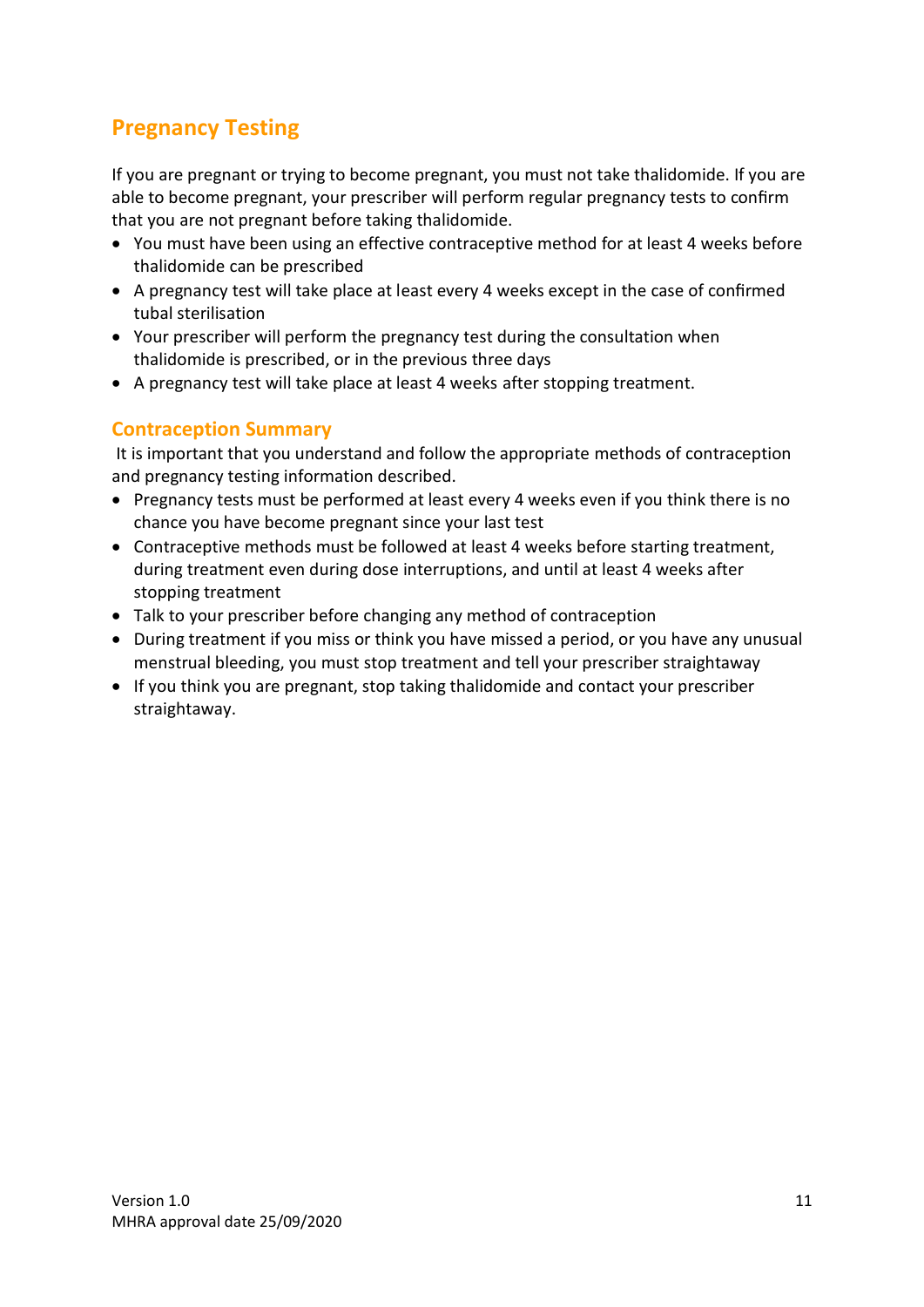# **Contraceptive Methods for Males**

Prior to starting initial treatment your prescriber will talk to you about the contraceptive measures that you must follow if you have a female partner who is pregnant or who is able to become pregnant, as you must protect her against any exposure to thalidomide. This means that if your partner is pregnant, or is able to get pregnant and not using an effective method of contraception, you must use condoms every time you have intercourse:

- During treatment, even during dose interruptions
- Until at least 7 days after stopping treatment
- Even if you have had a vasectomy.

**If your partner does become pregnant whilst you are taking or within 7 days after you have stopped taking thalidomide, you should inform your prescriber immediately and your partner should also inform her physician immediately.**

#### **Women of Non-childbearing Potential**

In order to ensure that an unborn baby is not exposed to thalidomide, your prescriber will complete a Treatment Initiation Form documenting that you are not able to become pregnant and you are aware about the restrictions regarding blood donation and safe disposal of unwanted capsules.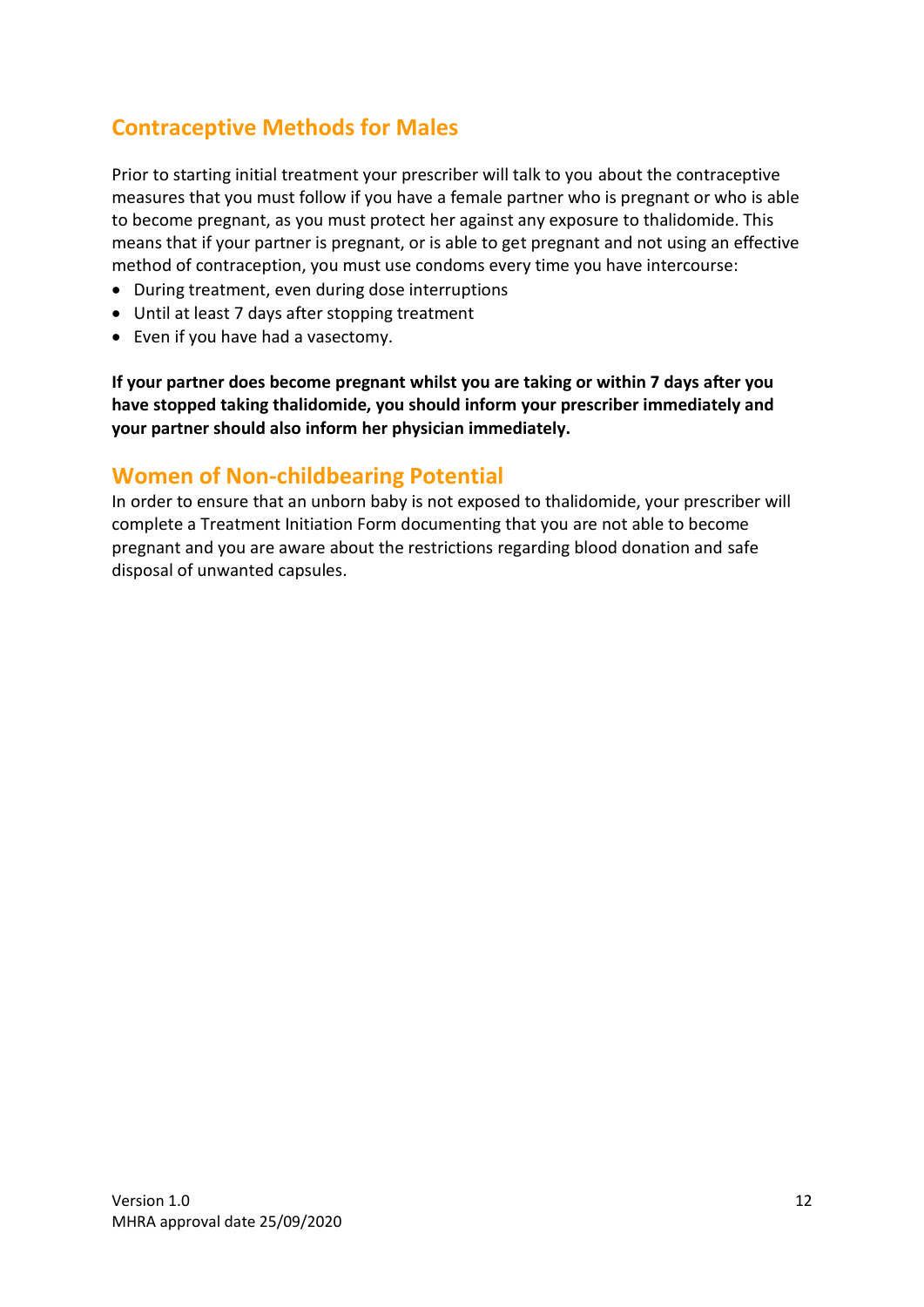# **Thalidomide Treatment**

Before starting initial treatment your prescriber will ask you to read and sign a Treatment Initiation Form, which confirms that while taking thalidomide:

- You understand the risk of birth defects and the actions you must take to prevent this risk from occurring depending on whether you are a female patient who can become pregnant, a male patient or a female patient who cannot become pregnant
- If you are able to become pregnant you will follow the necessary requirements to prevent pregnancy
- As a male patient, you understand the need to use condoms during treatment (including dose interruptions) and for at least 7 days after stopping thalidomide if your partner is pregnant or is of childbearing potential and not using effective contraception
- You understand the other important safety messages that must be followed.

Your prescriber will keep this form with your medical records, and you will be given a copy.

If you have a female partner who is pregnant or is able to become pregnant, it is important that she understands her risks of exposure to thalidomide during your treatment.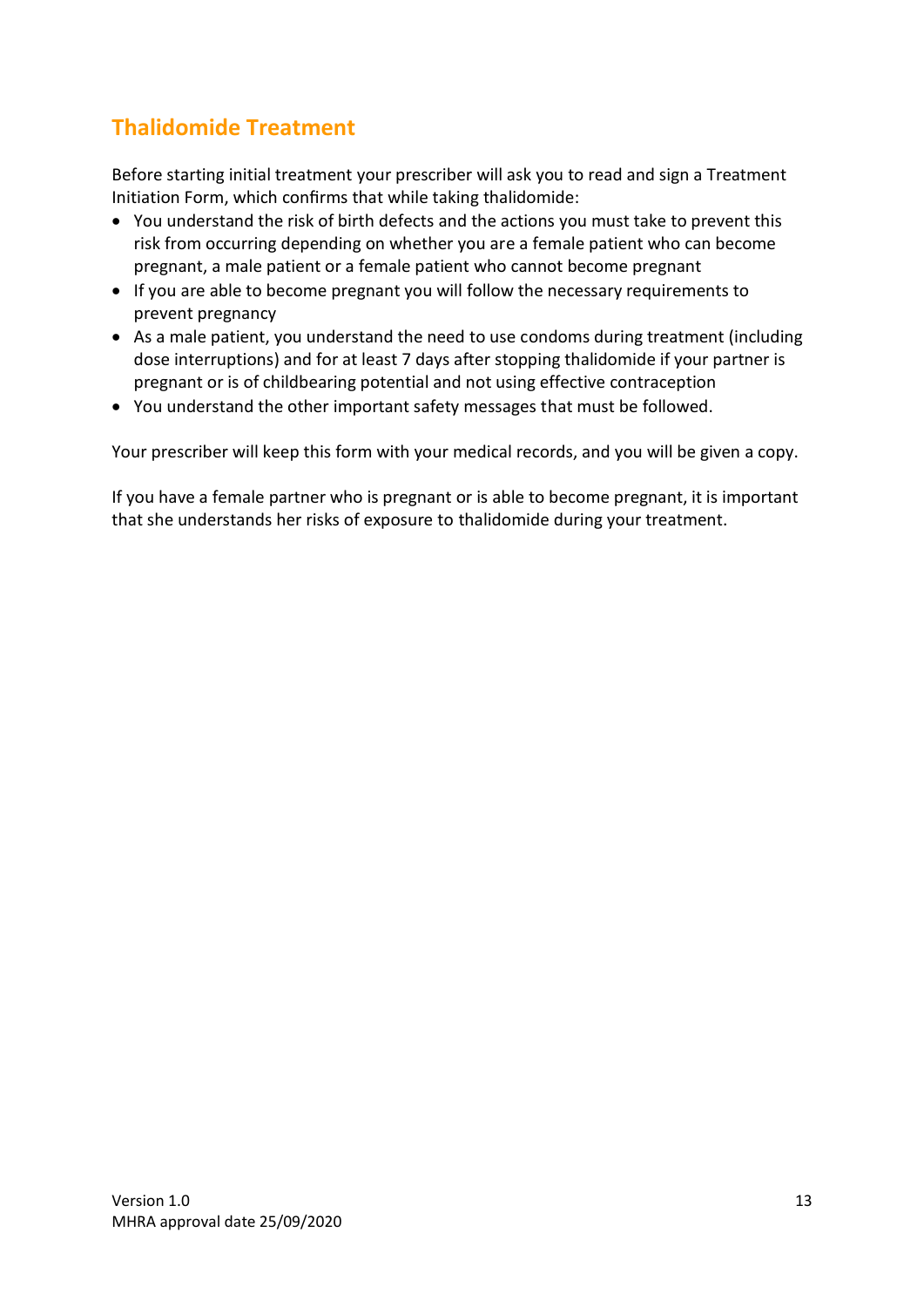# **Safety Measures During Treatment**

- Please remember that your thalidomide must only be used by you. Do not share your medicine with anyone else, even if they have similar symptoms to you
- Store your thalidomide capsules safely, so no one else could take them by accident
- Keep thalidomide out of reach and sight of children
- You must not donate blood, and men must also not donate semen or sperm, while being treated with thalidomide, (including dose interruptions), and for at least 7 days after stopping treatment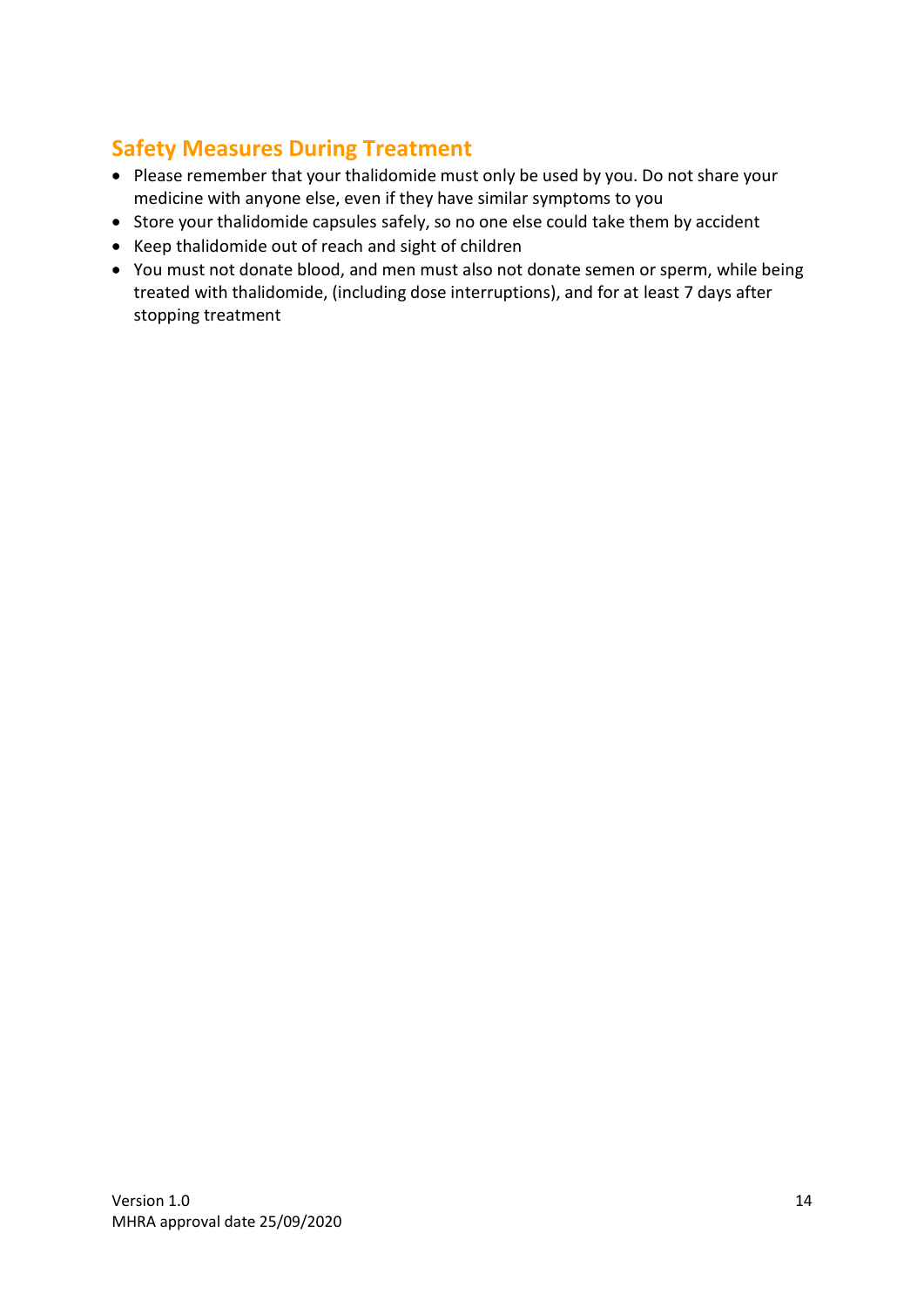# **Receiving Your Prescription**

For women of childbearing potential your prescriber will write a prescription for no more than 4 weeks supply. Ideally, you should have the prescription dispensed within7 days of the prescription date.

For women of non-childbearing potential and male patients your prescriber will write a prescription for no more than 12 weeks supply.

You will need to see your prescriber each time you need a repeat prescription.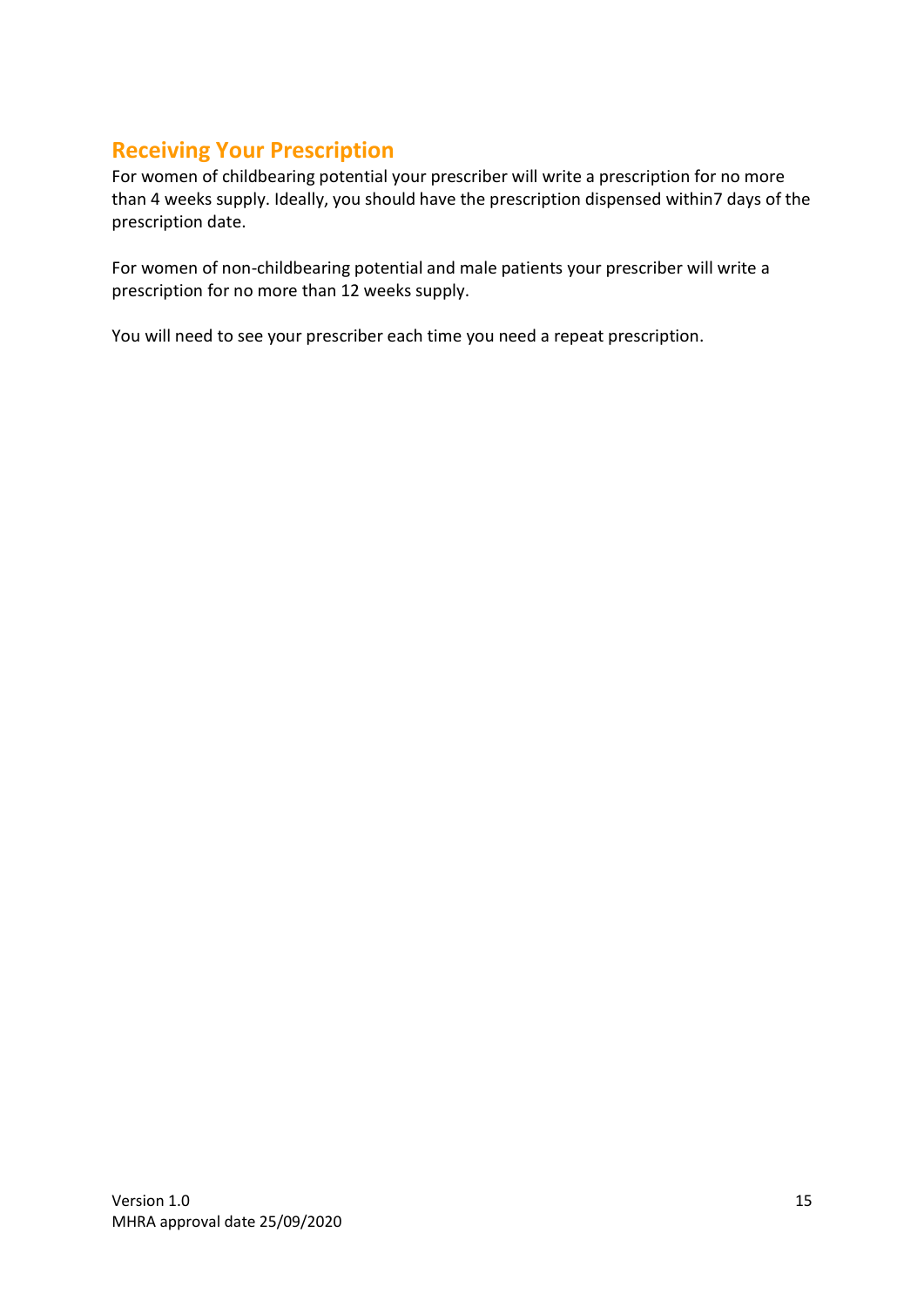# **How to Take your Medication**

Your pharmacist can provide you help and advice on taking your medications. Some people find it helpful to mark on a calendar when they have taken their medicines each day or to set an alarm clock to remind them to take their medications.

- Your prescriber will prescribe a dose of thalidomide suited to you
- When thalidomide is used to treat Multiple Myeloma, thalidomide is used in combination with two other medications (melphalan and prednisone).

Always take your medication exactly how your prescriber has told you. Check with your prescriber or pharmacist if you are not sure.

- Your prescriber may adjust your dose depending on the result of blood tests and any side effects you may experience
- Do not take more capsules than your prescriber has prescribed. If in doubt, ask your prescriber or pharmacist for advice
- Thalidomide capsules should be swallowed whole, with a glass of water
- Thalidomide should be taken as a single dose before going to bed. This will make you less likely to feel sleepy at other times
- Thalidomide can be taken with or without food.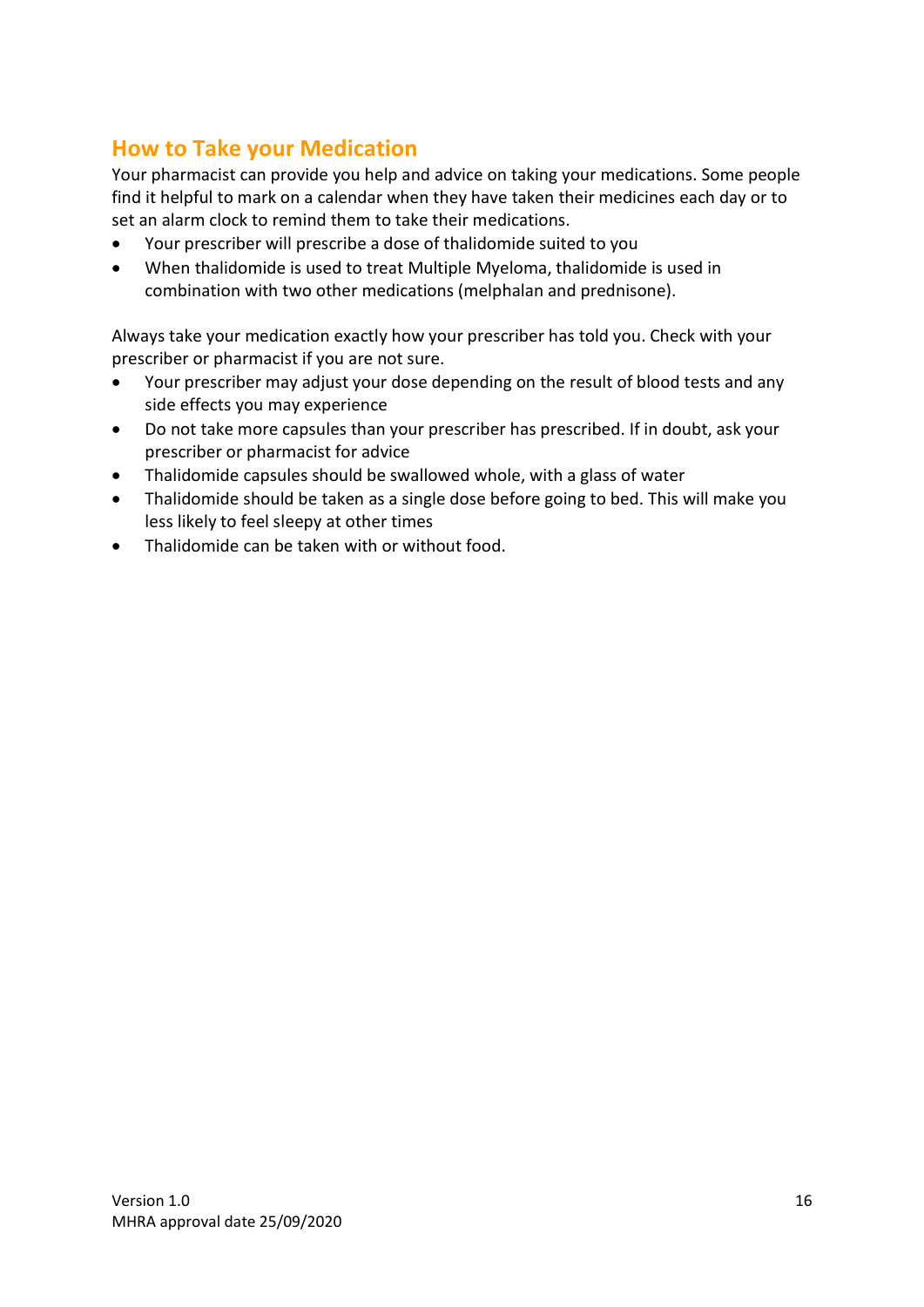# **What to do if You Have Taken More Than the Prescribed Dose of Thalidomide**

If you take more thalidomide than you should, talk to a prescriber or go to a hospital straightaway. If possible, take the medicine pack and this leaflet with you.

### **What to do if You Forget to Take Thalidomide**

- If you forget to take thalidomide at your regular time and less than 12 hours have passed: take your capsules immediately
- If more than 12 hours have passed: do not take your capsules. Take your next capsules at the usual time the next day.

Let your prescriber know if you have missed any doses at your next visit.

### **Taking Other Medicines**

Please tell your prescriber or pharmacist if you are taking or have recently taken any other medicines, including medicines bought without a prescription. If you are seeing a different prescriber or other healthcare professional for treatment (your dentist for example) you should tell them that you are taking thalidomide and any other medications.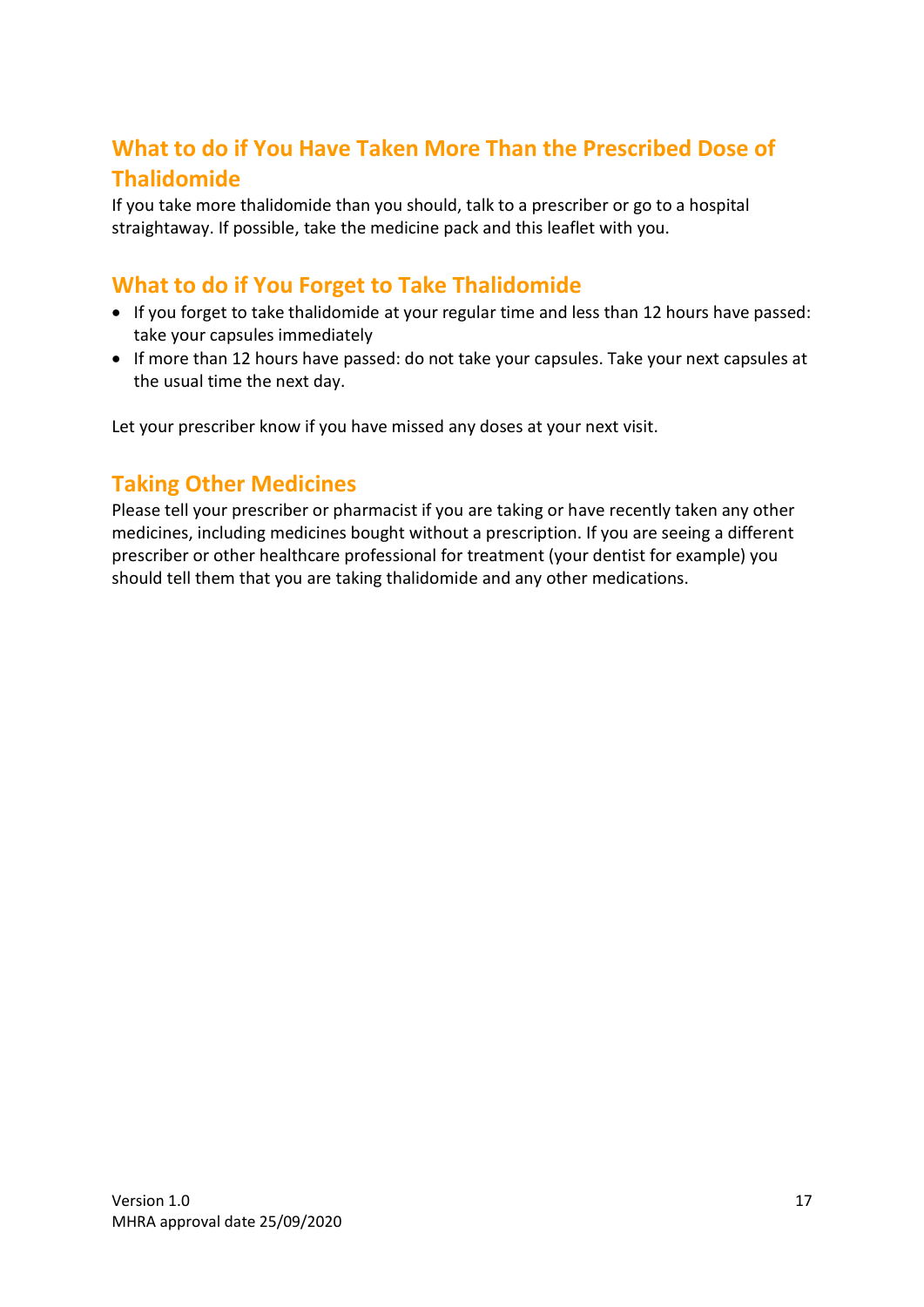# **End of Treatment Requirements**

After completing your thalidomide treatment, it is important that:

- You return any unused thalidomide capsules to your pharmacist
- You do not donate blood for at least 7 days after the end of treatment.

Additional advice for women of childbearing potential:

- Continue using your effective method of contraception for at least 4 weeks
- You have to undergo a final pregnancy test at least 4 weeks after the end of treatment.

Additional advice for male patients:

- If you have been using condoms as a method of contraception, you must continue doing so for at least 7 days
- If your female partner has been using an effective method of contraception, she must continue doing so for at least 4 weeks
- Do not donate blood, semen or sperm for at least 7 days after the end of treatment.

# **Points to Consider for Handling the Medicinal Product: For Patients, Family Members and Caregivers**

Keep the blisters with the capsules in the original pack.

Capsules can occasionally become damaged when pressing them out of the blister, especially when the pressure is put onto the middle of the capsule. Capsules should not be pressed out of the blister by putting pressure on the middle nor by putting pressure on both ends as this can result in deformation and breaking of the capsule

It is recommended to press only on one site at the end of the capsule (see figure here) as therefore the pressure is located to one site only which reduces the risk of capsule deformation or breakage.

Healthcare professionals, caregivers and family members should wear disposable gloves when handling the blister or capsule. Gloves should then be removed carefully to prevent skin exposure, placed in a sealable plastic polyethylene bag and disposed of in accordance with local requirements. Hands should then be washed thoroughly with soap and water. Women who are pregnant or suspect they may be pregnant should not handle the blister or capsule. Refer overleaf for further guidance.

version 1.0 18 MHRA approval date 25/09/2020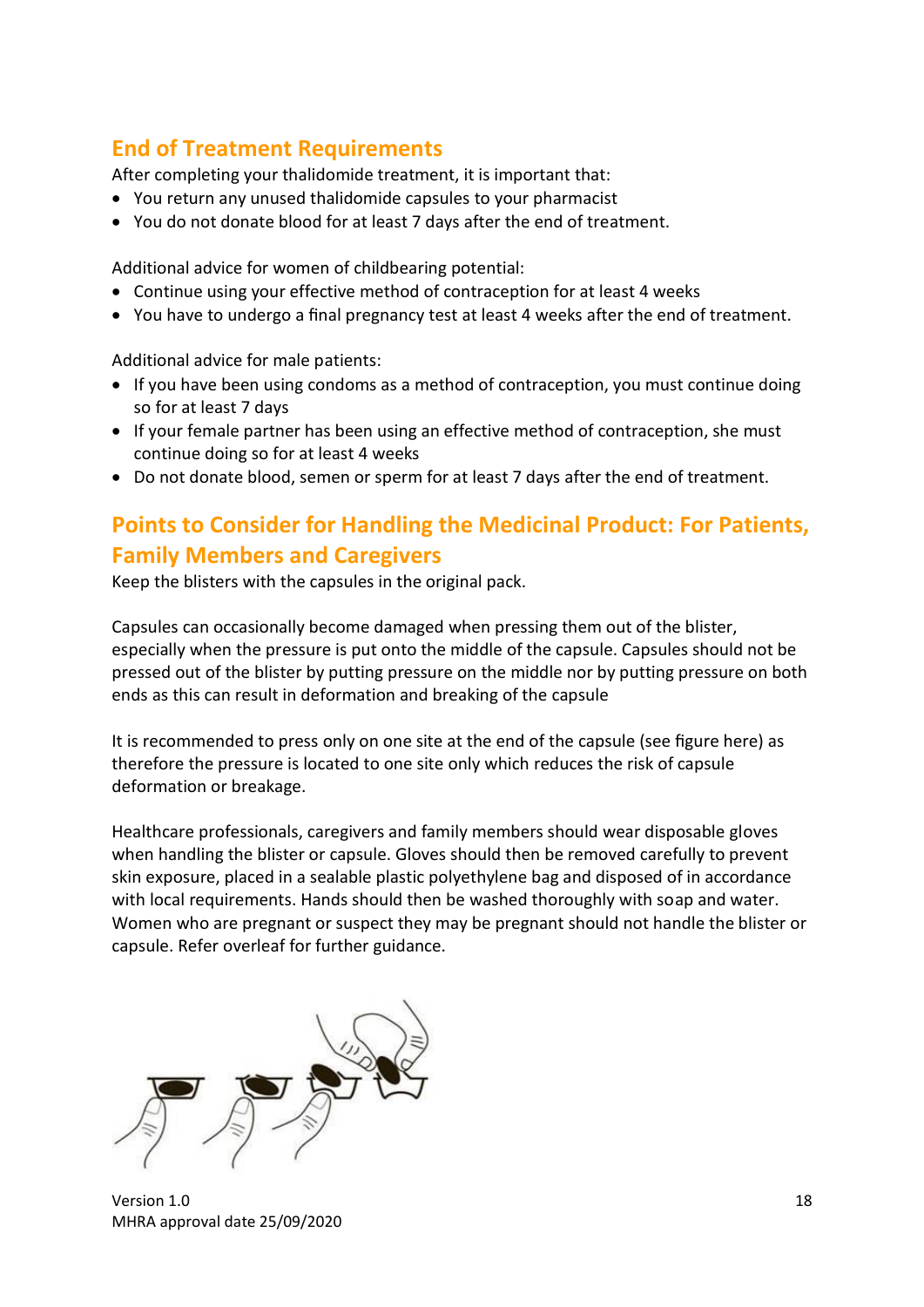**When handling the medicinal product use the following precautions to prevent potential exposure if you are a family member and/or caregiver:**

- If you are a woman who is pregnant or suspect that you may be pregnant, you should not handle the blister or capsule
- Wear disposable gloves when handling product and or packaging (i.e. blister or capsule)
- Use proper technique when removing gloves to prevent potential skin exposure (see below)
- Place gloves in sealable plastic polyethylene bag and dispose according to local requirements
- Wash hands thoroughly with soap and water after removing gloves
- Patients should be advised never to give thalidomide to another person.

#### **If a drug product package appears visibly damaged, use the following extra precautions to prevent exposure**

- If outer carton is visibly damaged **Do Not Open**
- If blister strips are damaged or leaking or capsules are noted to be damaged or leaking **Close Outer Carton Immediately**
- Place the product inside a sealable plastic polyethylene bag
- Return unused pack to the pharmacist for safe disposal as soon as possible.

#### **If product is released or spilled, take proper precautions to minimise exposure by using appropriate personal protection**

- If capsules are crushed or broken, dust containing drug substance may be released. Avoid dispersing the powder and avoid breathing the powder
- Wear disposable gloves to clean up the powder
- Place a damp cloth or towel over the powder area to minimise entry of powder into the air. Add excess liquid to allow the material to enter solution. After handling, clean the area thoroughly with soap and water and dry it
- Place all contaminated materials including damp cloth or towel and the gloves into a sealable polyethylene plastic bag and dispose of in accordance to local requirements for medicinal products
- Wash your hands thoroughly with soap and water after removing the gloves
- Please report to the prescriber and/or pharmacist immediately.

#### **If the contents of the capsule are attached to the skin or mucous membranes**

- If you touch the drug powder, please wash exposed area thoroughly with running water and soap
- If the powder gets in contact with your eye, if worn and if easy to do, remove contact lenses and discard them. Immediately flush eyes with copious quantities of water for at least 15 minutes. If irritation occurs please contact an ophthalmologist.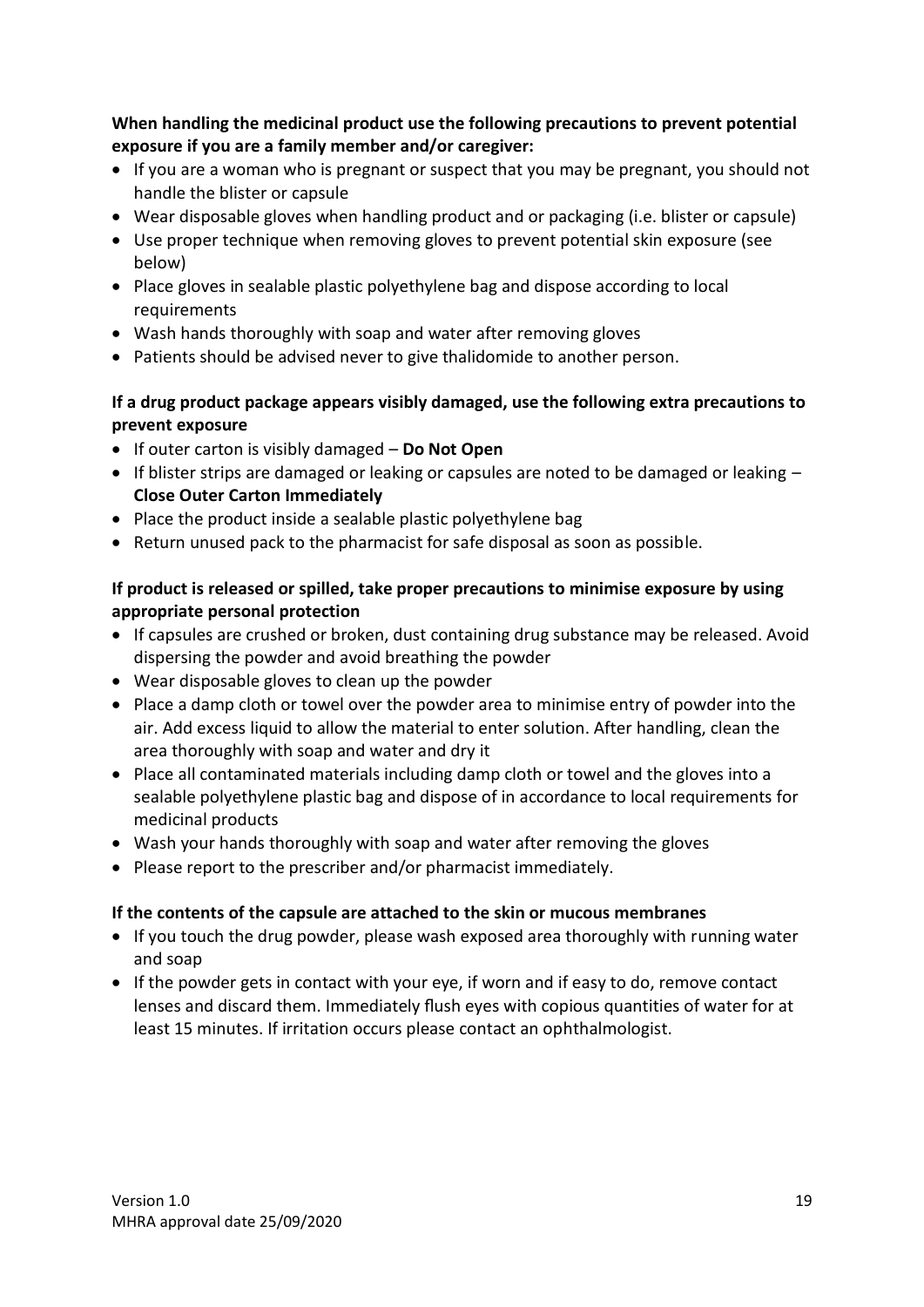#### **Proper technique for removing gloves**

- Grasp outside edge near wrist (1)
- Peel away from hand, turning glove inside out (2)
- Hold in opposite gloved hand (3)
- Slide ungloved finger under the wrist of the remaining glove, be careful not to touch the outside of the glove (4)
- Peel off from inside, creating a bag for both gloves
- Discard in appropriate container
- Wash your hands with soap and water thoroughly.



Capsules should not be opened or crushed. If powder from thalidomide makes contact with the skin, the skin should be washed immediately and thoroughly with soap and water. If thalidomide makes contact with the mucous membranes, they should be thoroughly flushed with water.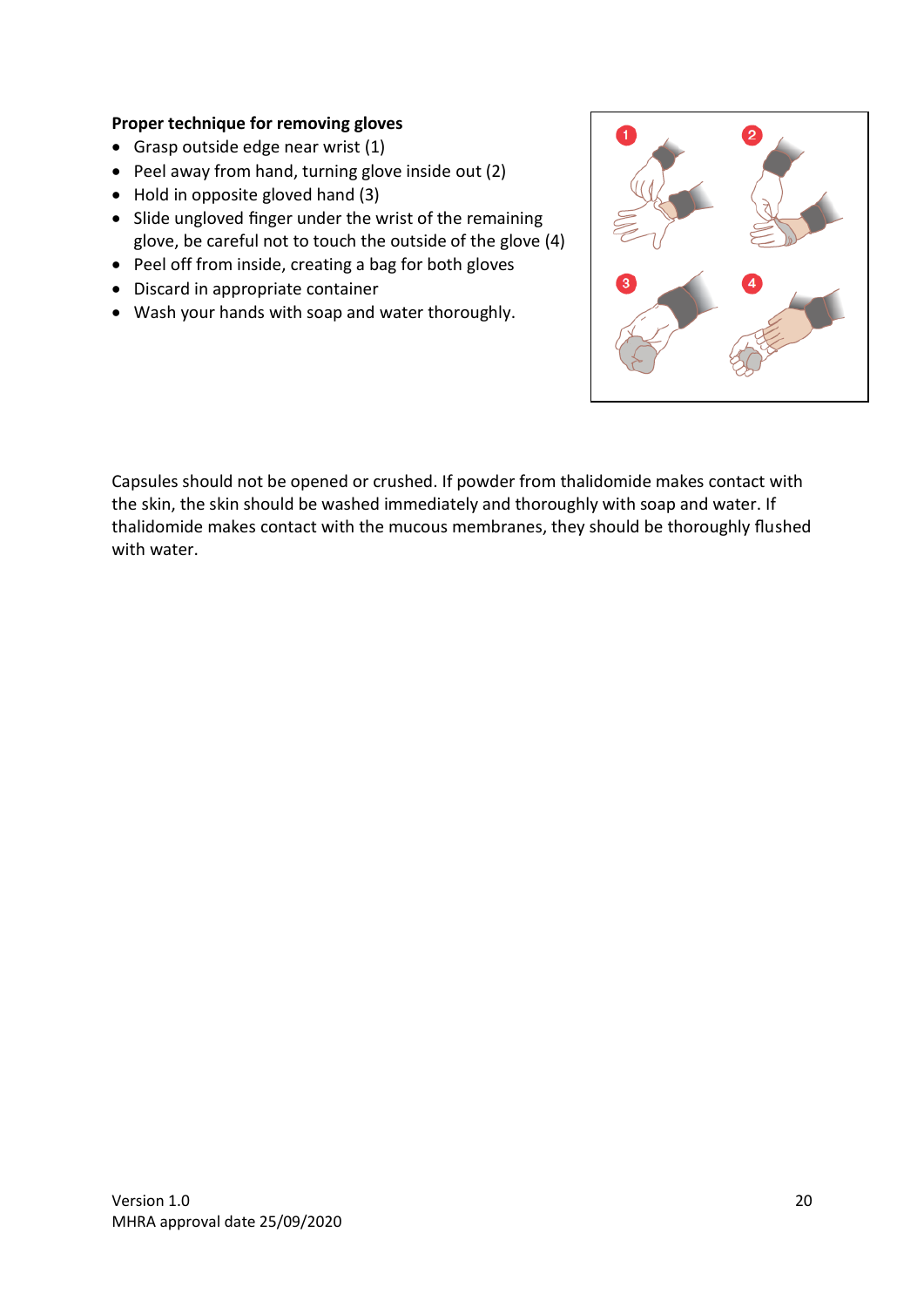### **Personal Notes**

Please use this space to write down any questions for your prescriber for discussion at your next appointment.

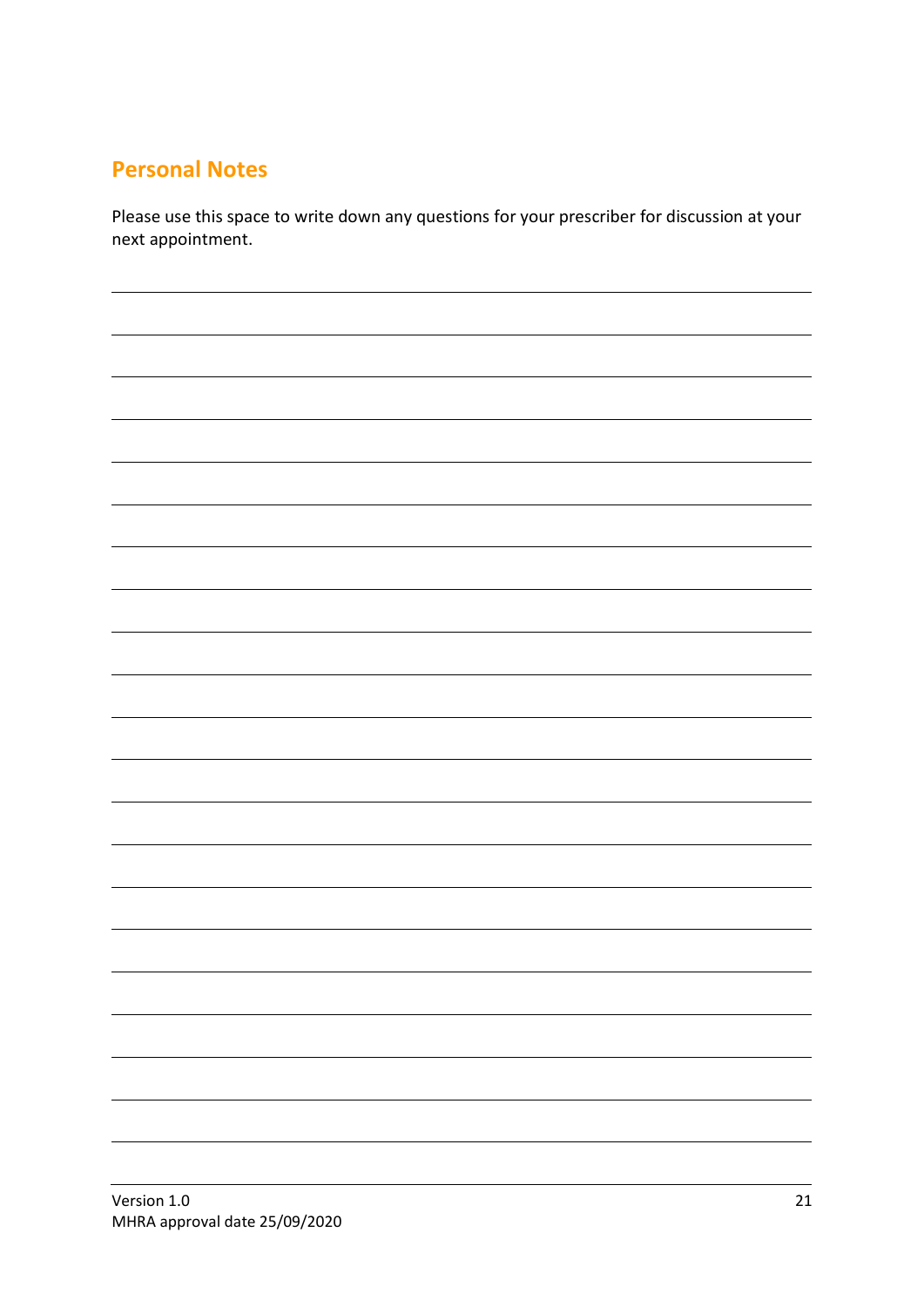# **Check List**

Please use this check list to confirm that you have understood all of the important information regarding your thalidomide treatment.

#### All patients

| <b>TICK</b> | Yes, I have received and understood all the information on the risks of birth |
|-------------|-------------------------------------------------------------------------------|
|             | defects associated with taking thalidomide.                                   |
| <b>TICK</b> | Yes, I have received and understood all the information on the risks of       |
|             | other side effects associated with taking thalidomide.                        |
| <b>TICK</b> | Yes, I have understood that I must not donate blood during treatment          |
|             | (including dose interruptions) and for at least 7 days after stopping         |
|             | treatment                                                                     |
| <b>TICK</b> | Yes, I understand that I need to sign the Treatment Initiation Form before    |
|             | starting treatment.                                                           |

#### Male patients

| TICK        | Yes, I have understood the need to use condoms during treatment during         |
|-------------|--------------------------------------------------------------------------------|
|             | dose interruption and for at least 7 days after stopping thalidomide if I have |
|             | a female partner who is pregnant or is able to get pregnant and not using      |
|             | effective contraception.                                                       |
| <b>TICK</b> | I have understood I must not donate semen or sperm during treatment            |
|             | (including during dose interruptions) and for at least 7 days after stopping   |
|             | thalidomide.                                                                   |

#### Female patients who can become pregnant

| <b>TICK</b> | Yes, I have received and understood the contraceptive advice.               |
|-------------|-----------------------------------------------------------------------------|
| <b>TICK</b> | Yes, I will use one effective method of contraception for at least 4 weeks  |
|             | before starting thalidomide, during therapy (even in the case of dose       |
|             | interruptions) and for at least 4 weeks after I have stopped thalidomide    |
|             | treatment.                                                                  |
| <b>TICK</b> | Yes, I understand that I need to have a negative pregnancy test result      |
|             | before starting to take my treatment, and for at least every 4 weeks during |
|             | treatment and at least 4 weeks after stopping treatment (except in the case |
|             | of confirmed tubal sterilisation).                                          |